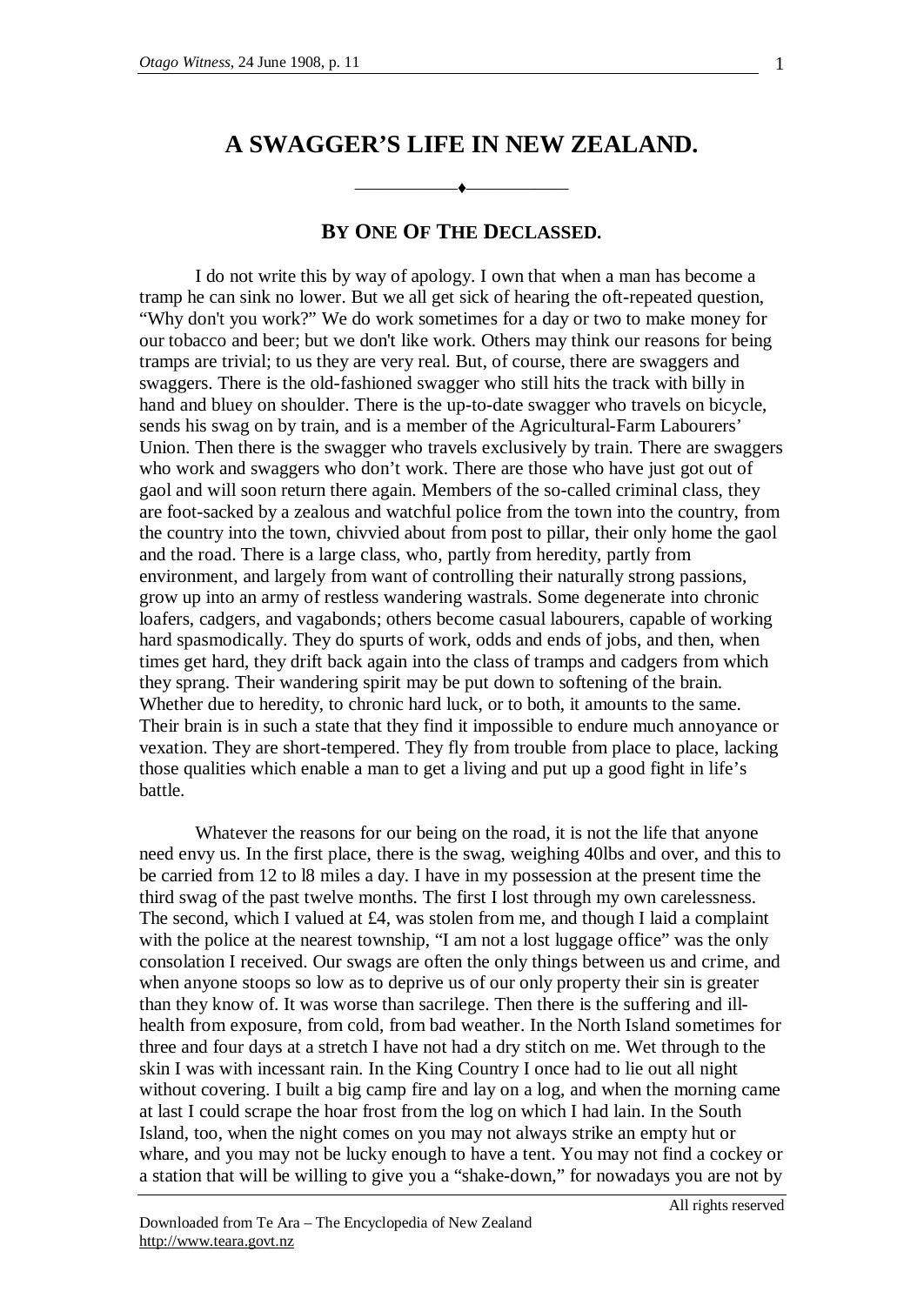any means sure of getting "a doss" from either cockey or squatter. Station-owners are generally more hospitable, but even they are gradually shutting down on swaggers. There are some stations that give out tucker, but refuse to give shake-downs. There are others who refuse both tucker and "shakes." It was different in the old times. In those days a night's "doss" was regarded as a swagger's right.

In those mansions used to be Free-handed hospitality. Their great fires up the chimney roared, The stranger feasted at their board.

But things are different now. Why! you must remember the story of the weary swagger who was reported to have shot himself because of the dreadful shock he received on being refused a night's accommodation. I have stayed at the farm at which this tragedy occurred, but the ownership has changed since those days.

Among the troubles of the swagger one of the worst is the penance of the hair shirt. It is a delicate subject, but if one would know our troubles this we must speak of. You have heard of the hair shirt; you know of the exquisite torture it inflicts with the continual irritation and chafing of the fuzzy hirsute fabric against the skin. Did it ever occur to you that the swagger has his hair shirt too as a necessary part of his existence, causing as exquisite torture but without the merit of voluntary ascetic penance? Just imagine for one moment a small fraction of those hairs that cause so much agony to the penitent and ascetic endowed with life. Picture them alive and kicking and at liberty to roam at will all over the body. Well, that is the living hair shirt of the tramp. Indelicate! I know it is; but too true, too true. The agony is intense. Day and night one gets no rest. The torment has been known to drive an unfortunate mad. And how to get rid of these parasites? That is the puzzle. They cling to the miserable wretch for months and months. They cling to his clothes. Wash them? No good. Boil them up? Equally useless. The only thing to do is to burn them. One bath? Half a dozen baths won't cure them. "How do we get them?" you ask. Well, you get them in the camps, the empty huts and whares, where you are compelled to sleep at night. There are numbers of men on the road who never wash, and never take a bath from one year's end to the other. Old, some of them; others diseased brain, and that sort of thing. The parasites are only one of the presents you get by universal subscription on the road.

When we've tramped our few miles and the sun gets low, we roll up at the nearest homestead, hunt up the owner if he is residing on the station; if not, the station manager. Then we strike him for a job.

"Any chance of a job, boss?" is the correct and well-worn "spiel." – Suppose he "turns you down" and tells you he has no job, you then strike him for a shake.

"Can I have a shake-down for the night, boss?" That is the talk.

"How far have you come to-day?" he may ask. "Oh, twelve miles," "Eighteen miles," as the case may be.

"Well, go to the cook and tell him I sent you." That is all. In some stations you have to get a ticket from the clerk or manager to show to the cook before the oracle works. You go to the cook, who points out the travellers' whare, and you make down your swag for the night. When the men have done eating you sneak in for supper, and generally you get a good square meal. Next morning you get your breakfast, and, if the cook is a good fellow, he sends you away rejoicing with a little bread and meat or a lump of "browney" for lunch.

All rights reserved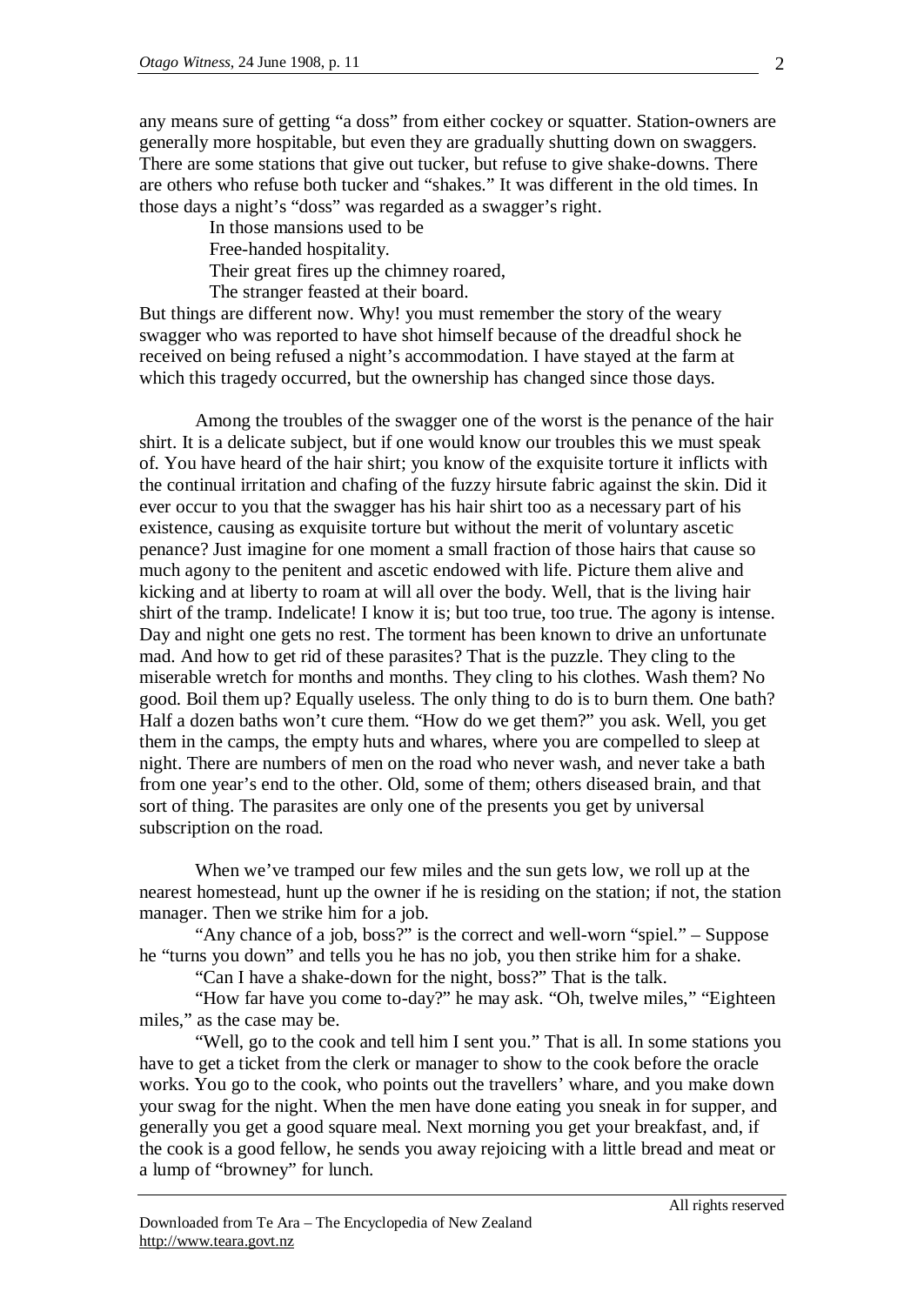The huts one gets to sleep in vary in their comfort. Some are warm, with snug, roomy bunks on the "'tween-decks, double-decker" principle. Others are disgraceful (even on big stations that I could name)—cold, damp, with great holes and gaps under the eaves and in the roof that let in the wind, rain, and snow, and, worst of all reeking with filth and vermin. I remember well the pitiful complaint of a swagger who dossed one night in one of such whares. He had just come from the town, where he had had the luck to get a complete new rig-out. He had cleaned himself, donned his new suit of clothes, and started off "on the swag." "Oh! I'm ruined entirely," was his pitiful lament when he woke up in the morning. "They're on to me, they're on to me. They're all over me: The beautiful new suit that I only put on the day before yesterday is completely done for. I might just as well burn it." And he was right; he might just as well.

Then our treatment by the cockeys is not all that it might be. We are often refused both a "hand out" and a "shake" by them, and when they do give you a handout it is only two or three skimpy little jam sandwiches or bread and butter—no meat, nothing with any substance in it. As for their "shake," they generally stow you away in some filthy stable, chaffhouse, or harness room, sodden with manure and squirming with rats and vermin. On some farms they not only refuse you a hand-out, but they set the dogs on to you. I have been bitten twice on the leg by cockeys' curs.

To appreciate the feelings of swaggers on the subject you have, only to look into some of their empty huts and whares and read the doggerel effusions of varying literary merit decorating the walls. The favourite legend is a jeremiad invariably terminating with the bitter denunciation:

The squatter's paradise, the swagger's hell,

Land of merinos, fare ye well!

But those are not by any means all our troubles. Take the way in which we are treated on the road—the insults, the contempt with which we meet. Why, the very children in the street run away from us. "Boo—hoo," they cry when they see a swagger. "Boo hoo, the swagger man, the drefful swagger man, he's going to take me," and they run off howling to their mothers. They are brought up from earliest infancy to fear the swagger as the Russian children fear the wolves. As for the older boys, it is nothing unusual for them to throw stones at us from behind the hedges as they return from school. We are made to feel in its fullest and bitterest intensity that a swagger is an outcast and the lowest thing on earth. Why, even the very convicts in gaol consider themselves out superiors, as aristocrats compared to us. Then there is the perpetual anxiety weighing on the mind. One meal finished, and we do not know where the next is to come from. Every night, as the darkness falls, we never know where we are to get our bed. It is the feeling of dependence on others, the shame and humiliation of begging one's bread, which eat into the very heart, sapping its energies and vitality. The iron enters the very soul, weakening the brain and breaking us all up. I don't think there is a man on the road who wouldn't acknowledge, if he were asked, that he would rather thieve than beg. He is not smart enough though. Well did Burns single out independence as the best gift, the most glorious privilege which money could confer. That's just where it is: it is the canker of mendicancy which saps the virility and manhood, and bit by bit, like the drip of water on the stone, wears away the brain.